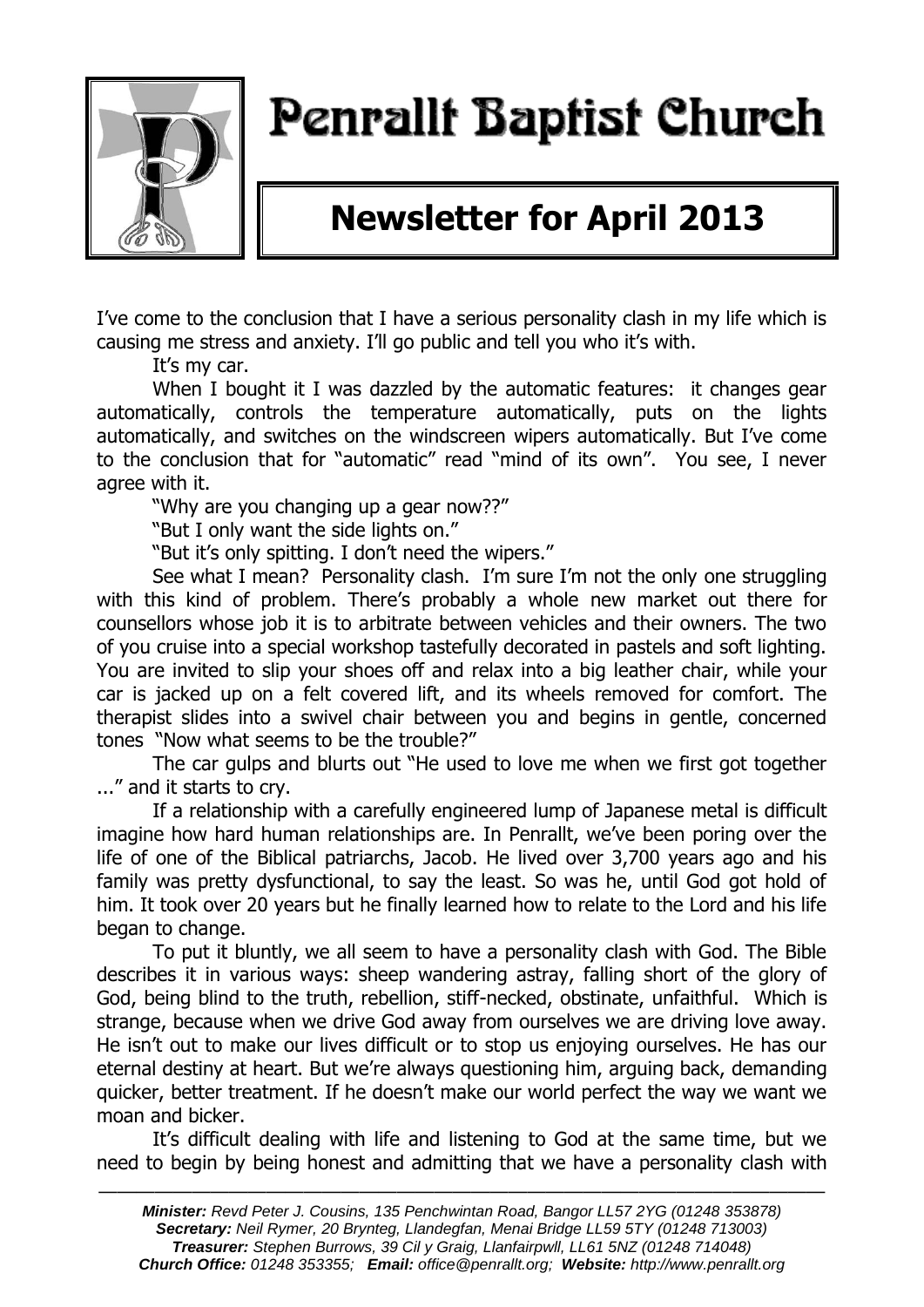our maker. Jesus' job was to be the arbitrator between us, leading us into a forever relationship of trust and understanding. "Jesus looked on the crowds and had compassion on them," says the scripture, "because they were harassed and helpless, like sheep without a shepherd."

God bless, **Peter**

## **SERVICES IN APRIL**

#### **April 7**

| 10.30am            | Roger Borlace Meeting with the risen Christ John 20:19-31<br>(service includes the Infant Dedication of Ioan Stammers) |                  |
|--------------------|------------------------------------------------------------------------------------------------------------------------|------------------|
| 2.15 <sub>pm</sub> | Service in Bontnewydd                                                                                                  |                  |
| 6.00pm             | Communion Service <b>God Always Wins: Why it's alright to</b>                                                          |                  |
|                    | have nothing left but God                                                                                              | Genesis 32:1-32  |
| <b>April 14</b>    |                                                                                                                        |                  |
| 10.30am            | In your hearts Reverence Christ as Lord                                                                                | 1 Peter 3:13-17  |
| 6.00 <sub>pm</sub> | A black mark on a promising spiritual career                                                                           | Genesis 34: 1-34 |
| <b>April 21</b>    |                                                                                                                        |                  |
| 10.30am            | <b>Why Jesus suffered</b>                                                                                              | 1 Peter 3:18-22  |
| 6.00 <sub>pm</sub> | Roger Borlace Meeting God Almighty                                                                                     | Genesis 35:1-14  |
| <b>April 28</b>    |                                                                                                                        |                  |
| 10.30am            | Communion Service <b>A free-will sacrifice for us</b> 1 Peter 3:18                                                     |                  |
| 6.00 <sub>pm</sub> | An old man heads for Egypt                                                                                             | Genesis 46:1-7   |

#### **Our Speakers for April**

Peter Cousins is the minister of the church. Roger Borlace is a retired Baptist minister, a member of Penrallt.

### **Faith Café April 14, 21, 28**

After church on Sunday evenings we host Faith Café for students, teenagers and other young adults. Starting around 7:15 pm it is an evening of chat, interviews, music and discussions. There is a short programme at around 7:40 after which you are free to leave or stay and chat.

### **CHURCH LUNCH**

We will host a church lunch on **Sunday April 7**. Please bring enough buffet style "finger food" for yourselves and one or two others.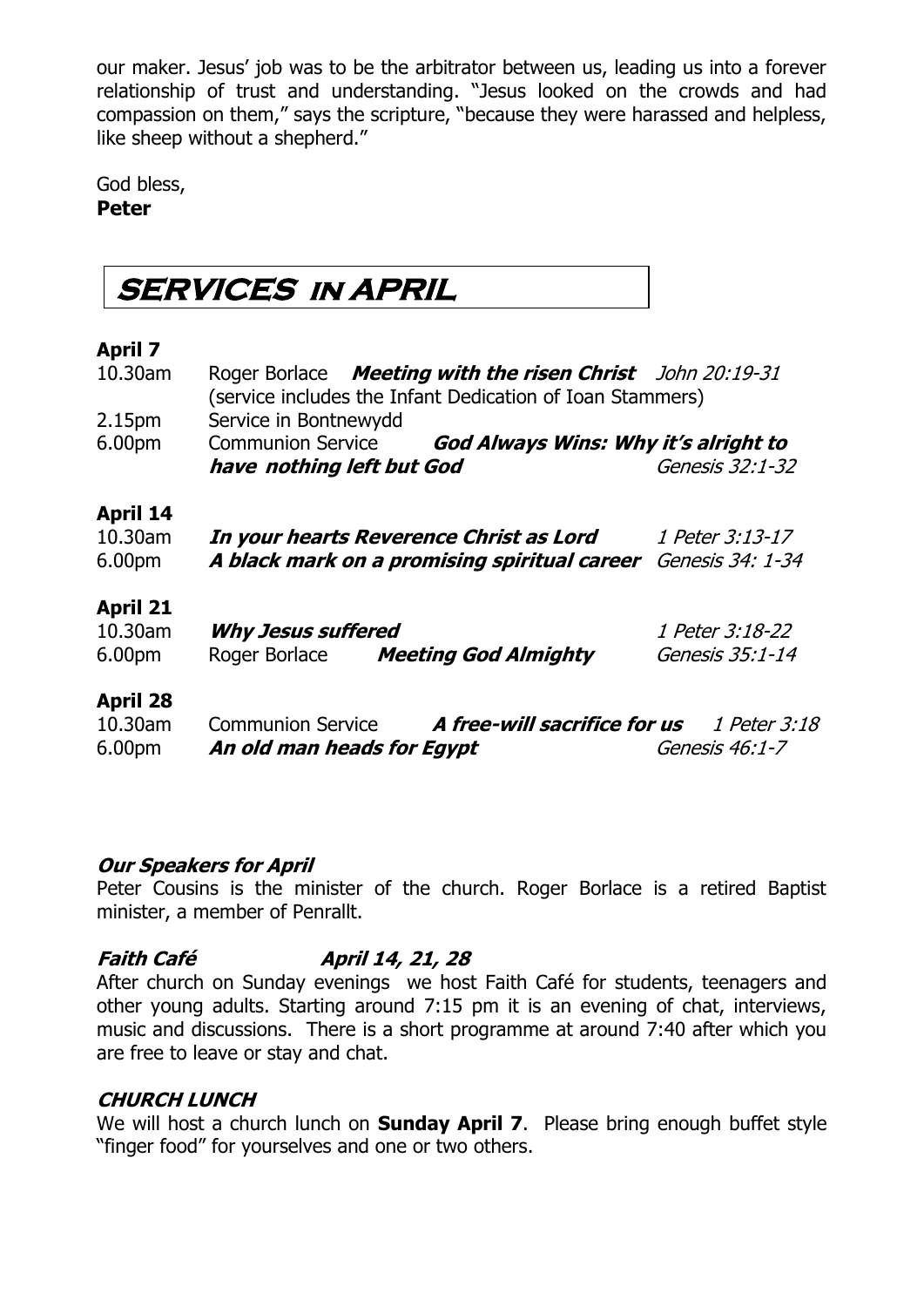### **SPECIAL DATES**

| <b>Wednesday 3</b>  | 10.30am                                          | Men's prayer meeting followed by coffee in Options. |  |
|---------------------|--------------------------------------------------|-----------------------------------------------------|--|
| <b>Monday 8</b>     | 7.30pm                                           | Church Annual General Meeting for church members    |  |
| <b>Monday 15</b>    | 2.00 <sub>pm</sub>                               | Pastoral Care Team                                  |  |
| <b>Wednesday 17</b> | 7.30pm                                           | Cytun meeting in Penuel                             |  |
| <b>Thursday 25</b>  | 7.30 for 8pm Dave and Cath Woolridge (see below) |                                                     |  |
| <b>Saturday 27</b>  | Bible Unzipped Course in Rhos-on-Sea. See below. |                                                     |  |
| <b>Monday 29</b>    | 7.30pm                                           | Missions team meeting at Sarah Jackson's.           |  |

### **Weekdays**

#### **Please check with the contact people when there are meetings this month.**  HG = Home Group

| <b>Day</b> | <b>Time</b>          | <b>Details</b>                          | <b>Contacts</b>                                        |
|------------|----------------------|-----------------------------------------|--------------------------------------------------------|
| <b>Tue</b> | 8.00pm               | HG, Nilgiri                             | Joan Beer (353874)                                     |
| Tue        | 7.30pm               | HG, Tyddyn Isaf, Menai<br><b>Bridge</b> | Magnus Forrester-Barker<br>(717570)                    |
| <b>Wed</b> | 10.30am              | Men's Prayer Meeting                    | Peter Cousins (353878)                                 |
| Wed        | 2.00 <sub>pm</sub>   | Carers' Home Group                      | Carol Morris (208407)                                  |
| <b>Wed</b> | 7.30pm               | HG, The Nomads                          | Jess & Seamus Adams (421185)<br>Susan Cousins (353878) |
| <b>Wed</b> | 7.30pm               | HG, Bethesda                            | Jon & Deb Stammers (602868)                            |
| Wed        | 7.30 <sub>pm</sub>   | HG, Penchwintan Road                    | David McCormack (07725 028074)                         |
| <b>Wed</b> | 8.00pm               | HG, Grŵp Cymraeg                        | Owen & Nia Lloyd Evans (352634)                        |
| <b>Thu</b> | 10.30am              | Post-Alpha Bible Study                  | Sue & Lawrence Moss (713793)                           |
| <b>Thu</b> | 7.30pm               | HG, Llanfairpwll                        | Sue & Lawrence Moss (713793)                           |
| Fri        | 10.30am<br>- noon    | <b>Cheeky Monkeys</b>                   | Joan Rymer (713003)                                    |
| Fri        | $10.30 -$<br>12.30pm | HG, 6 Maes y Dref                       | Anne Collis (353173)<br>anne@collis66.freeserve.co.uk  |
| <b>Sat</b> | 8.30am               | <b>Prayer Meeting</b>                   |                                                        |

### **News of People**

### **Children's Birthdays in April:**

**4 th:** Natalie Gordon-Roberts **11th:** Samuel Adams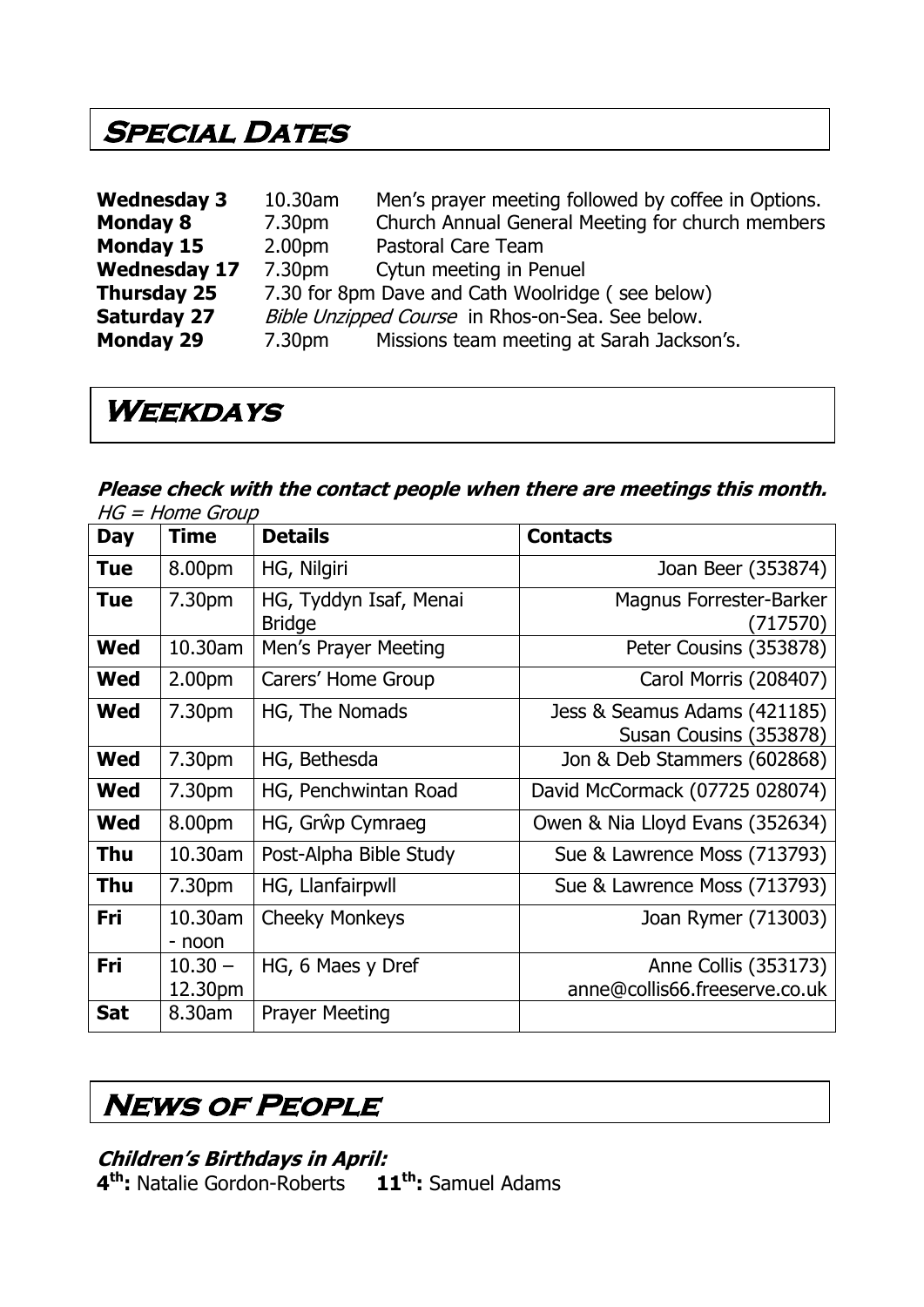**Sue Evans** is recovering well from her operation. We did, however, omit to send our condolences to her when her mother-in-law died earlier this year.

Our congratulations to **Margaret Griffiths** who has been offered a job back with her old company in Vienna. We shall be sad to see her leave. Thank you for all your hard work in Penrallt, Margaret. Congratulations also to **Hannah Norris** who has been offered a teaching post locally, and to **Dave and Denise Mills** who have recently celebrated their Silver Wedding. **Joyce Daniels** (Janet Gough's mother) has written to thank Penrallt for our support on the occasion of Danny's funeral. **Andrew and Jean Browne** have rung to say that they are settling in well into their lovely flat in Lincoln.

## **Noticeboard**

#### **Men's Prayer Meeting Wednesday 3 April 10.30am** The men will meet for prayer as usual, followed by coffee in Options.

#### **Walking Group Tuesday 16 April 10.30am** Circular Walk of 4½ miles above Llanfairfechan. Meet at 10.30am at Three Streams Car Park, Nant y Coed Nature Reserve, (turn up at the Traffic lights in the centre of the village, up Village Road then left into Valley Road. Follow Valley Road through the houses and then take the second right with the National Park Logo on the bridge. Follow the road around to the left to arrive at the car park on

the left.) For details see [http://www.conwy.gov.uk/upload/public/attachments/392/correct\\_copyright\\_Llan](http://www.conwy.gov.uk/upload/public/attachments/392/correct_copyright_Llanfairfechan_Upland__WEB_English.pdf) fairfechan\_Upland WEB\_English.pdf

Ascent is about 650ft, and the path goes up to the Roman Road, westwards along this before returning to the car park by way of the North Wales Path.

#### **The Coffee Shop Tour: Dai and Cath Woolridge Thursday 25 7.30pm** We are inviting people to the Blue Sky Café on Thursday evening April  $25<sup>th</sup>$  at 7.30 for 8pm. Dai and Cath are professional actors based in South Wales and long time friends of Penrallt. They are back to bring us an evening of stories, spoken word/poetry slam, live music and much, much more. It will appeal to all, including people who are not regular church goers. They are excellent (did you see Dai's Christmas video which we showed in the Carol Service??), so this is a great opportunity to buy a few extra tickets and bring a friend or two or three. The evening costs £5 a ticket, and the café will be selling its usual selection of drinks and cakes etc.

(*Note to students:* Dai and Cath will be performing the same show in the afternoon for the Christian Union). Only 60 tickets are availabe. They will be on sale from the Welcome Desk on Sundays or the Church Office in the week from Sunday 7<sup>th</sup> April.

### **Bible Unzipped. Saturday 27 April 9:30am - 1pm**

Bible Unzipped continues monthly on a Saturday morning at Rhos-on-Sea URC. The themes for this term are: The Book of Hebrews, Mission in the  $21<sup>st</sup>$  Century and the book of Romans.

The course is free, and if you talk to Peter we can probably arrange a lift for you.